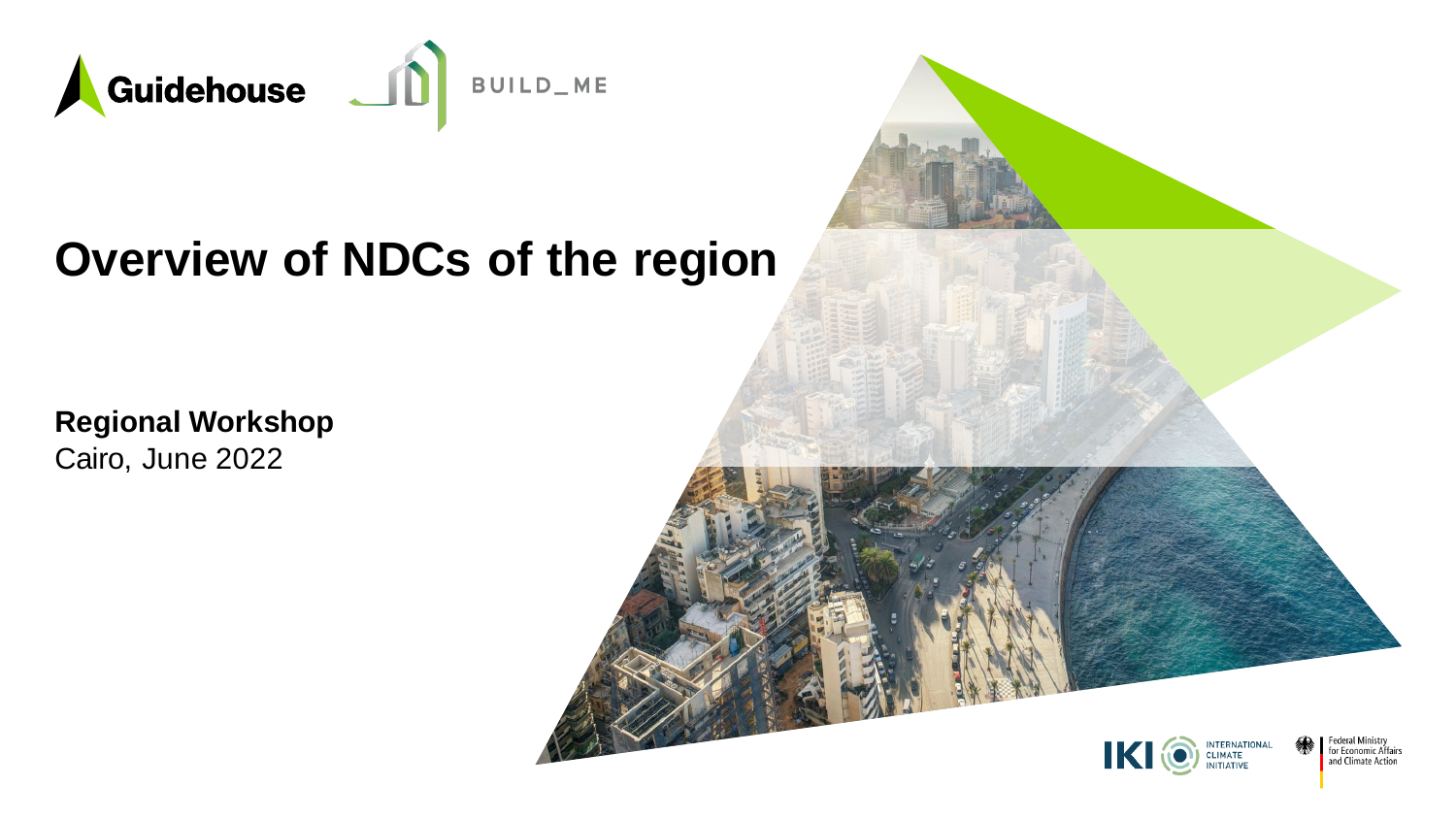

# **Content**

- **1. Building sector and Energy Consumption**
- **2. NDC status in the region**
- **3. Role of building sector in the NDC**
- **4. Key conclusions**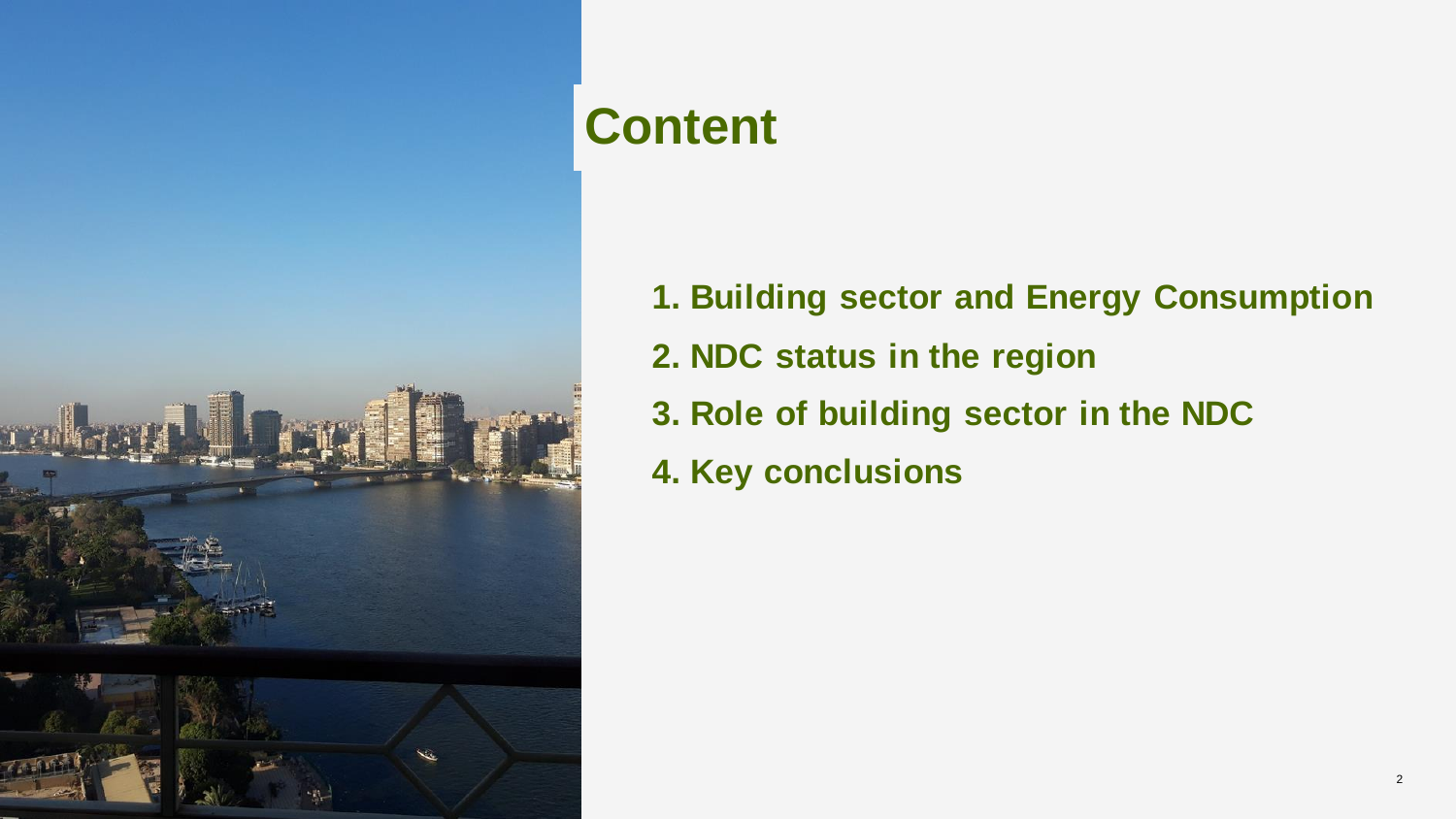### **Status of NDC in the Arab Countries**

![](_page_2_Picture_1.jpeg)

- **Between 2016 and 2018, Most of the Arab countries have** submitted their NDC.
- Most of Arab Countries updated their NDCs in 2021.

BUILD\_ME

Guidehouse

| <b>Country</b>  | 1 <sup>st</sup> NDC | <b>Updated NDC</b> |
|-----------------|---------------------|--------------------|
| Algeria         | 2016                |                    |
| <b>Bahrain</b>  | 2016                | 2021               |
| Comoros         | 2016                | 2021               |
| Djibouti        | 2016                |                    |
| Egypt           | 2017                |                    |
| Iraq            | 2021                |                    |
| Jordan          | 2016                | 2021               |
| Kuwait          | 2018                | 2021               |
| Lebanon         | 2020                | 2021               |
| Libya           |                     |                    |
| Mauritania      | 2017                | 2021               |
| Morocco         | 2016                | 2021               |
| Oman            | 2019                | 2021               |
| Palestine       | 2017                | 2021               |
| Qatar           | 2017                | 2021               |
| Saudi Arabia    | 2016                | 2021               |
| Somalia         | 2016                | 2021               |
| Sudan           | 2017                | 2021               |
| Syria           | 2018                |                    |
| Tunisia         | 2017                | 2021               |
| <b>Emirates</b> | 2017                | 2021               |
| Yemen           |                     |                    |

Source: https://www4.unfccc.int/sites/NDCStaging/Pages/All.aspx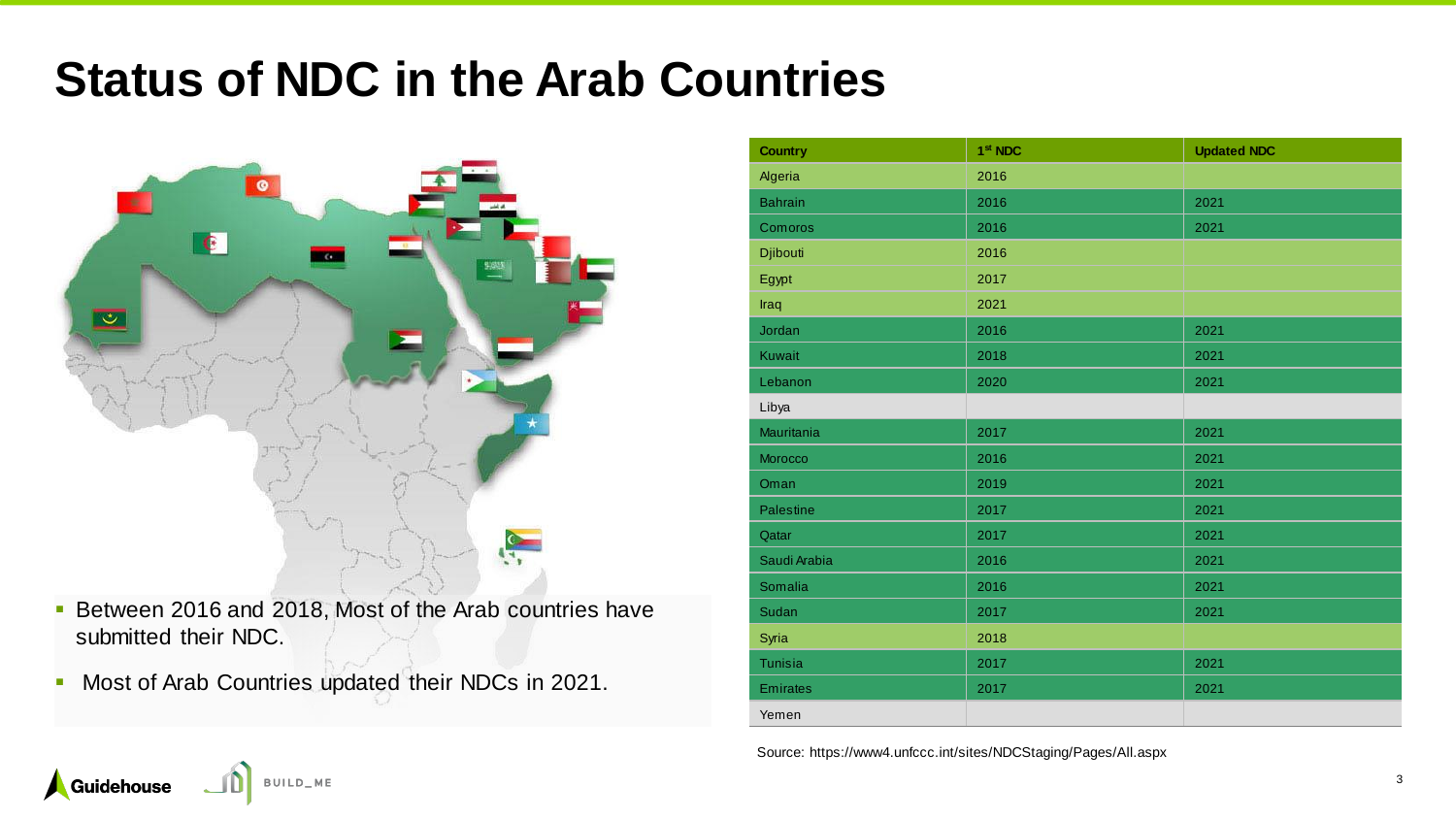### **Type of targets and objectives in NDCs in the region**

|               | Quantitative                             | Qualitative                                                        | Sectoral                                        |
|---------------|------------------------------------------|--------------------------------------------------------------------|-------------------------------------------------|
| Unconditional | % of reduction of<br><b>GHG emission</b> | Measures and<br>actions to<br>improve reduce<br>emissions and      | <b>Actions and</b><br>measures<br>focusing on a |
| Conditional   | compared to BaU<br>in 2030               | improve<br>resilience, EE,<br>adaptation and<br>mitigation efforts | certain sector,<br>e.g., energy<br>generation   |

Guidehouse JD BUILD\_ME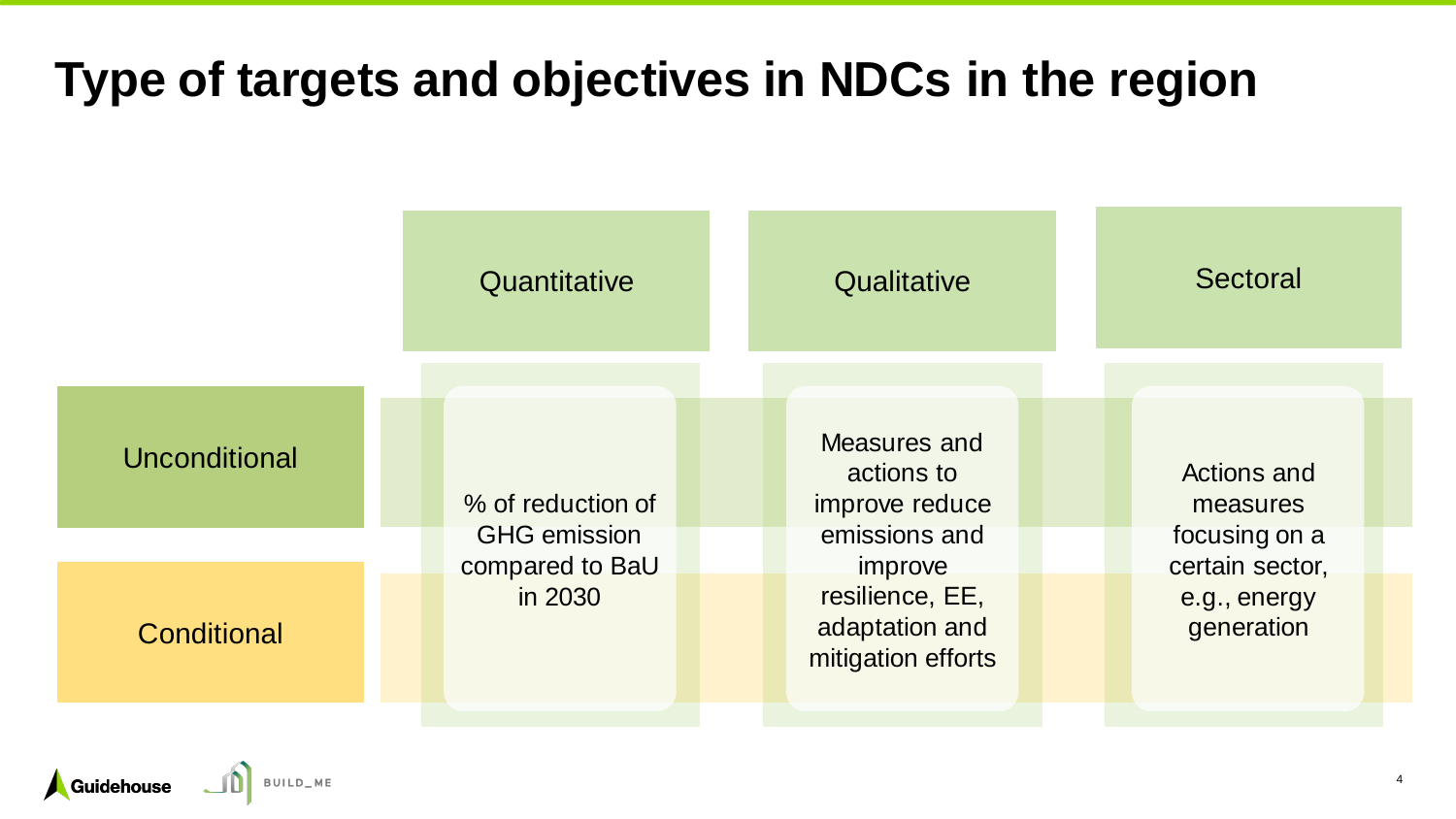### **NDCs status in BUILD\_ME countries**

Building sector has been covered in all NDCs

|               |                | <b>First NDC</b> | <b>Updated NDC</b> | <b>Main sectors covered</b>                                                     |
|---------------|----------------|------------------|--------------------|---------------------------------------------------------------------------------|
|               | Algéria        | 2016             |                    | Generation – transport – <b>building</b> – industry – oil and gas               |
| $\star$       | <b>Morocco</b> | 2016             | 2021               | Generation - <b>building</b> - transport - industry                             |
| $\odot$       | <b>Tunisia</b> | 2017             | 2021               | Generation – transport – industry – <b>building</b>                             |
|               | Lebanon        | 2020             | 2021               | Generation - transport - industry - building                                    |
| $\frac{a}{a}$ | <b>Egypt</b>   | 2017             |                    | Generation – oil and gas – industry – transport – agriculture – <b>building</b> |
|               | Jordan         | 2016             | 2021               | Generation – industry – <b>building</b> – water pumping - transport             |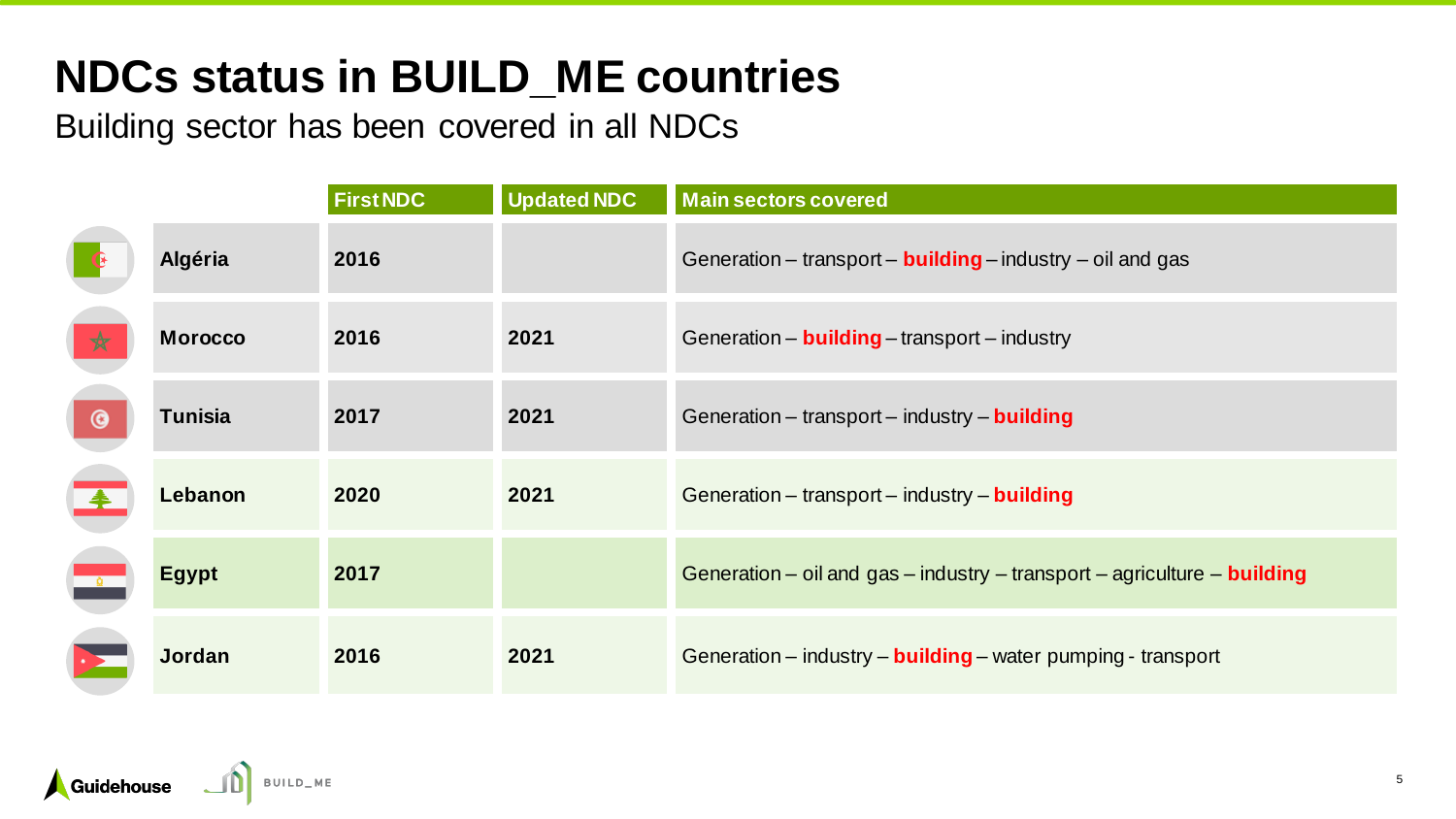#### **NDC coitional and unconditional targets in BUILD\_ME Target countries**

![](_page_5_Figure_1.jpeg)

■ The GHG emission reduction ambitions have been increased in the updated NDCs.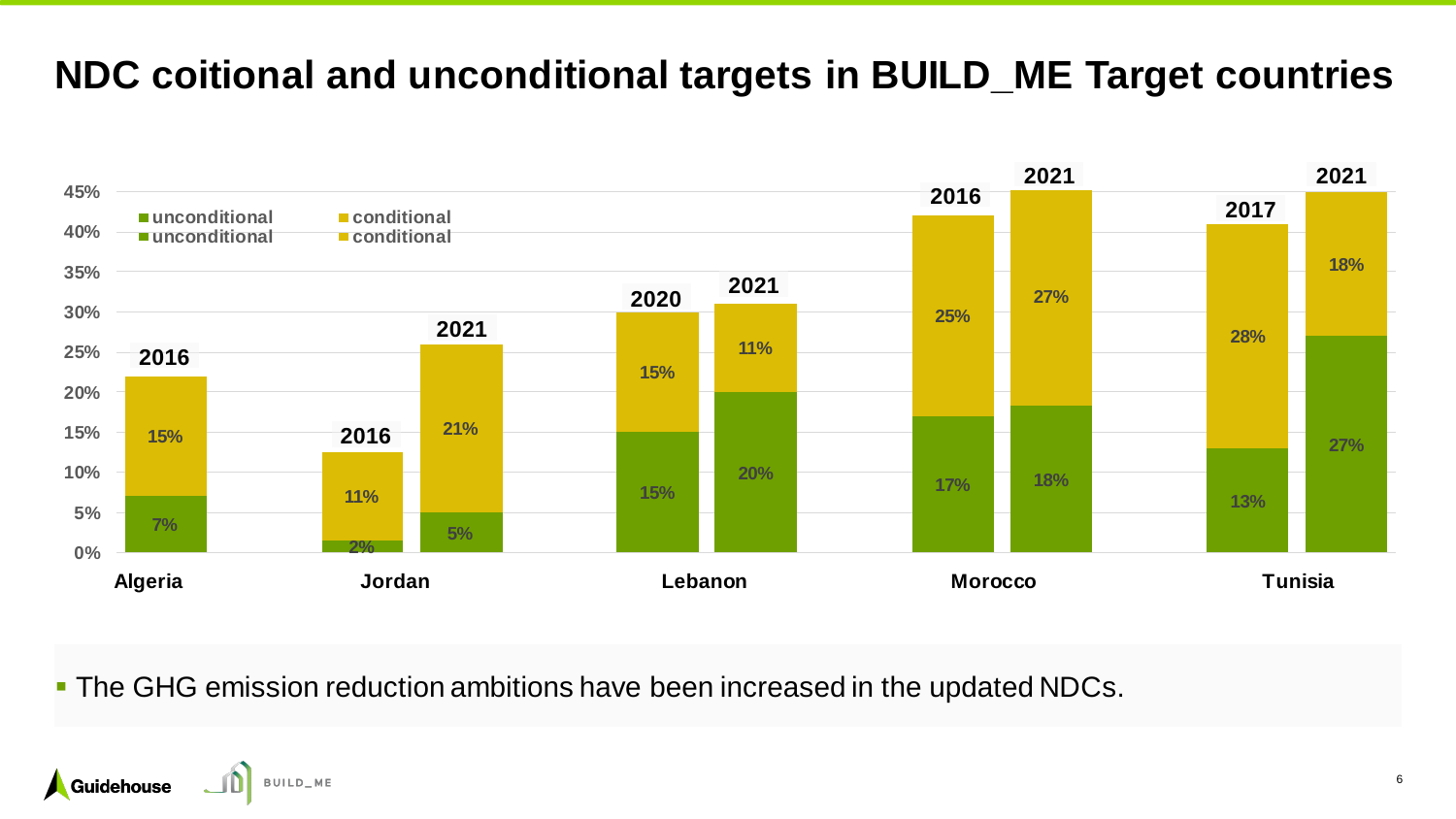## **Examples of Buildings related measures in NDCs**

|                | <b>Buildings related (directly)</b>                                                                                                                                                                                                                                                                                                                                                                                                                                                | <b>Buildings related (in-directly)</b>                                                                                                                                                                                                                             |
|----------------|------------------------------------------------------------------------------------------------------------------------------------------------------------------------------------------------------------------------------------------------------------------------------------------------------------------------------------------------------------------------------------------------------------------------------------------------------------------------------------|--------------------------------------------------------------------------------------------------------------------------------------------------------------------------------------------------------------------------------------------------------------------|
| <b>Algeria</b> | • Generalize high-performance lighting.<br>• Thermal insulation (2021-2030)                                                                                                                                                                                                                                                                                                                                                                                                        | ■ 27% of electricity generated from RE by<br>2030                                                                                                                                                                                                                  |
| <b>Morocco</b> | • Reduce energy consumption in buildings, industry and transport by 12 % by<br>2020 and 15 % by 2030.<br>• Implementation of the Code for Thermal Regulation for Housing and tertiary<br>building.<br>• Promotion of green walls and roofs.<br>• MEPS and labelling for air conditioners<br>• Mainstream low-energy light bulbs in residential sector<br>• Energy-efficiency program in tourism sector incl. 300,000 low-energy light<br>bulbs, 300,000 m2 of solar water heaters. | • Over 52 % of installed elec. production<br>capacity from RE by 2030.<br>• Program to promote PV solar panels<br>connected to low voltage networks with<br>total capacity of 1,000 MWp by 2030.<br>• Recycling program within the building<br>materials industry. |
| <b>Tunisia</b> | • Use carbon market mechanisms for energy efficiency and RE in building sector<br>• Job creation: Approx. 58,000 job equivalents over 2015-2030 period, 75% of<br>which would come from energy efficiency measures in the building sector<br>• Choosing the best energy technologies and practices for the building sector<br>• Develop new eco-building spaces                                                                                                                    | • Use carbon market mechanisms for<br>mitigation in cement industry                                                                                                                                                                                                |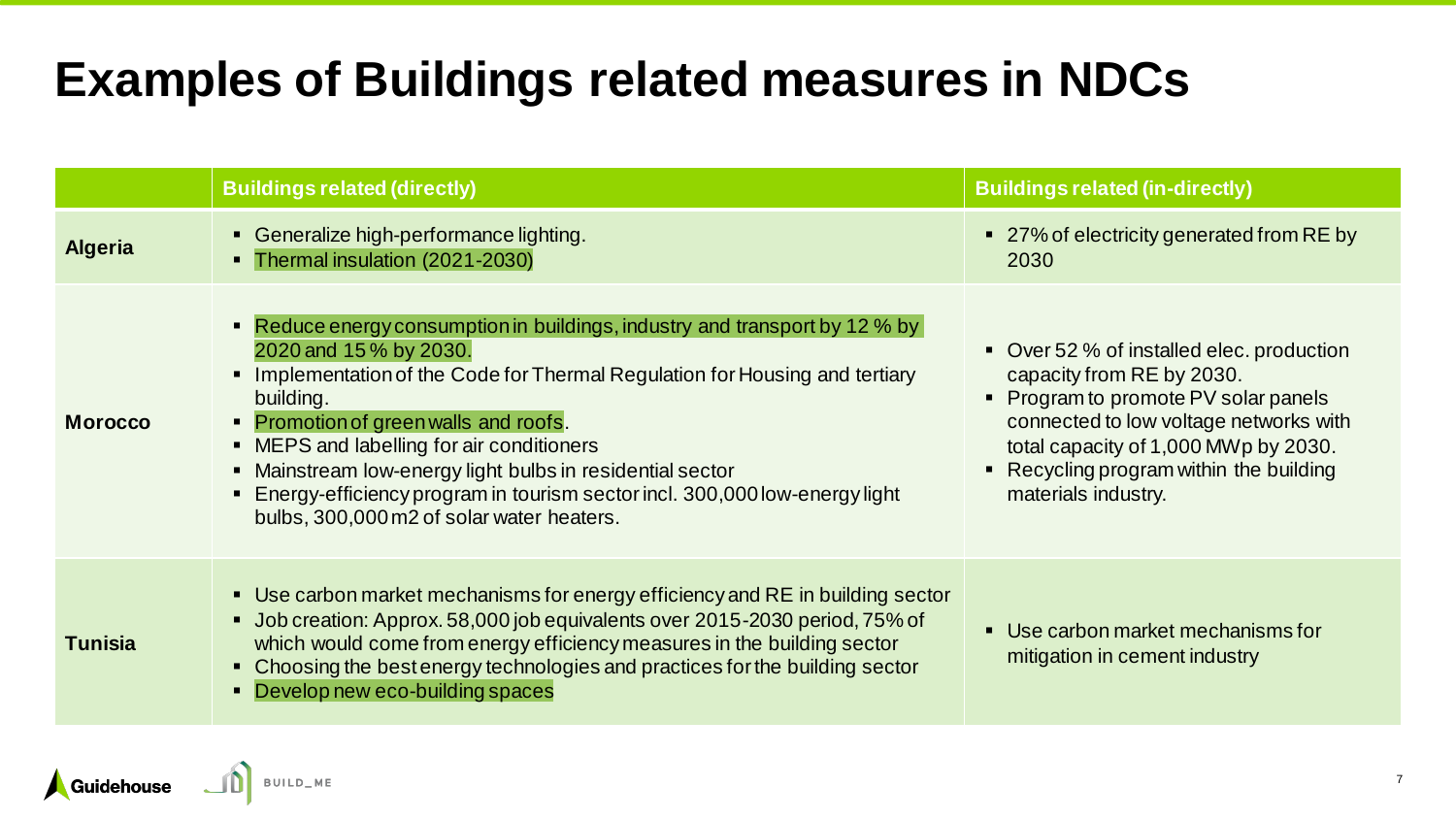## **Examples of Buildings related measures in NDCs**

|               | <b>Buildings related (directly)</b>                                                                                                                                                                                                                                                                                                                               | <b>Buildings related (in-directly)</b>                                                                                                                                                                                                                                                                                                                  |
|---------------|-------------------------------------------------------------------------------------------------------------------------------------------------------------------------------------------------------------------------------------------------------------------------------------------------------------------------------------------------------------------|---------------------------------------------------------------------------------------------------------------------------------------------------------------------------------------------------------------------------------------------------------------------------------------------------------------------------------------------------------|
| <b>Egypt</b>  | ■ Energy efficiency improvements<br>• Utilization of solar energy for water heating                                                                                                                                                                                                                                                                               | $\blacksquare$ Increased use of RE                                                                                                                                                                                                                                                                                                                      |
| <b>Jordan</b> | • Requiring the implementation of green building codes.<br>" requiring all new buildings in the public sector to comply<br>with Leadership In Energy & Environmental Design (LEED).<br>• Energy audits and energy efficiency measures in public and<br>governmental buildings<br>• Solar water heaters<br>• Solar cooling in commercial and industrial facilities | • Programs for RE and rationalizing energy through JREEEF incl.<br>residential sector.<br>• Rationalizing energy consumption in all sectors and improving<br>their efficiency and raising awareness about the long-term<br>financial benefits of energy efficiency.<br>• Expanding the use of solar cooling in commercial and industrial<br>facilities. |
| Lebanon       | • Unconditionally to generate 11% of heat demand in building<br>sector from RE in 2030 and conditionally to generate 16.5%.                                                                                                                                                                                                                                       | • GHG emission reduction of 20% compared to BAU scenario in<br>2030<br>■ unconditionally generate 18% of its power demand (i.e.,<br>electricity demand) in 2030 from RE, conditionally generate<br>30%.<br>The National Cooling Plan (NCP).                                                                                                             |

BUILD\_ME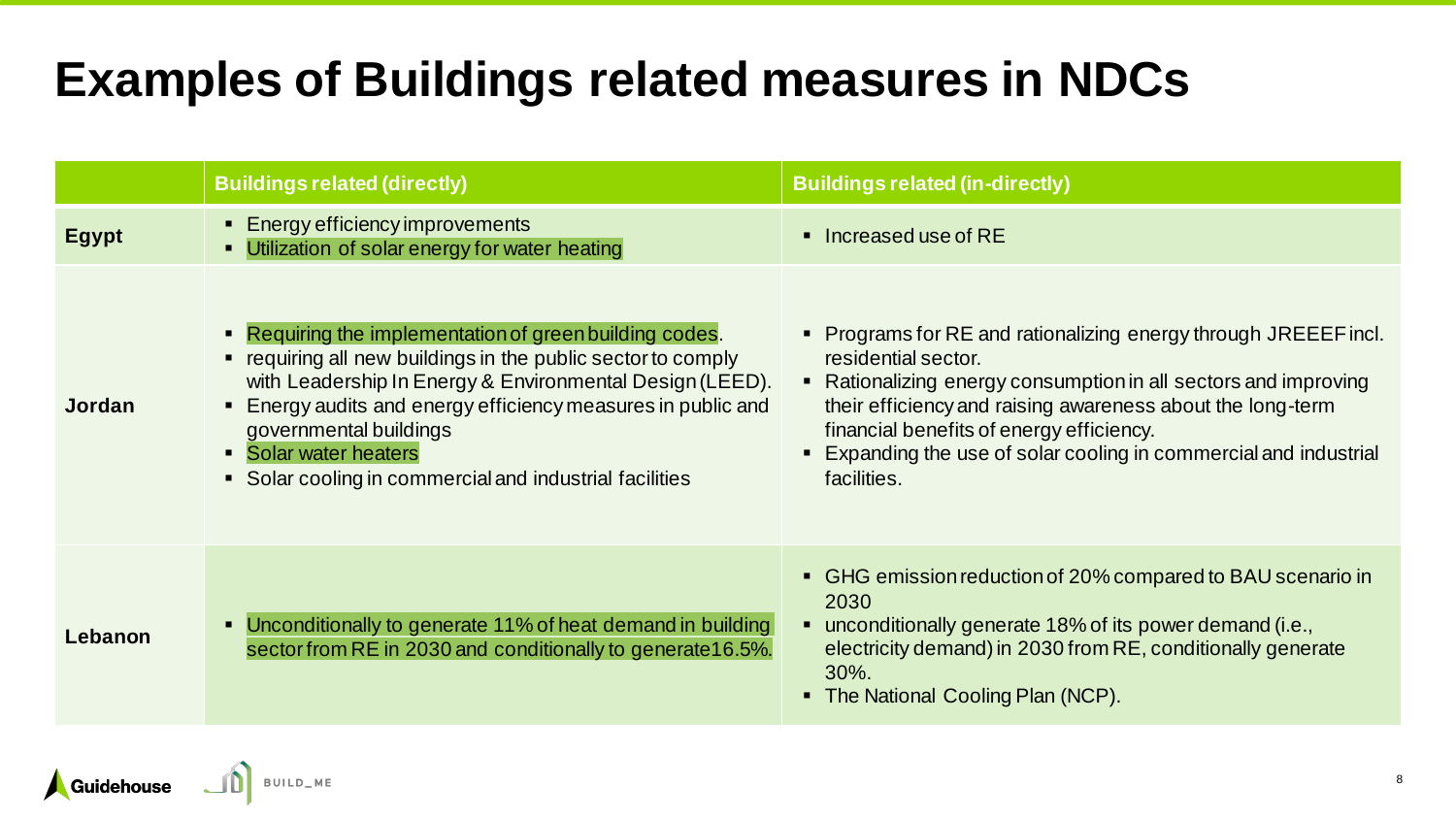# **Conclusion, buildings EE is key to implement NDCs**

#### **The key challenge is to translate the NDC measures into actions**

![](_page_8_Picture_2.jpeg)

#### **Buildings are covered in all NDCs**

All countries have either directly or indirectly included building related measures in their NDCs.

![](_page_8_Picture_5.jpeg)

#### **Larger role for buildings in the updated NDCs**

Higher ambitions levels in the updated NDCs, with more measures related to the buildings sector have been significantly increased.

![](_page_8_Figure_8.jpeg)

**Guidehouse** 

#### **Access to finance**

Including EE measures in NDC may facilitate the process of getting financial and technical support from FIs and international organizations.

![](_page_8_Figure_11.jpeg)

**Sectoral breakdown of the Total final energy consumption TFEC in the Arab world (UN ESCWA, 2018)**